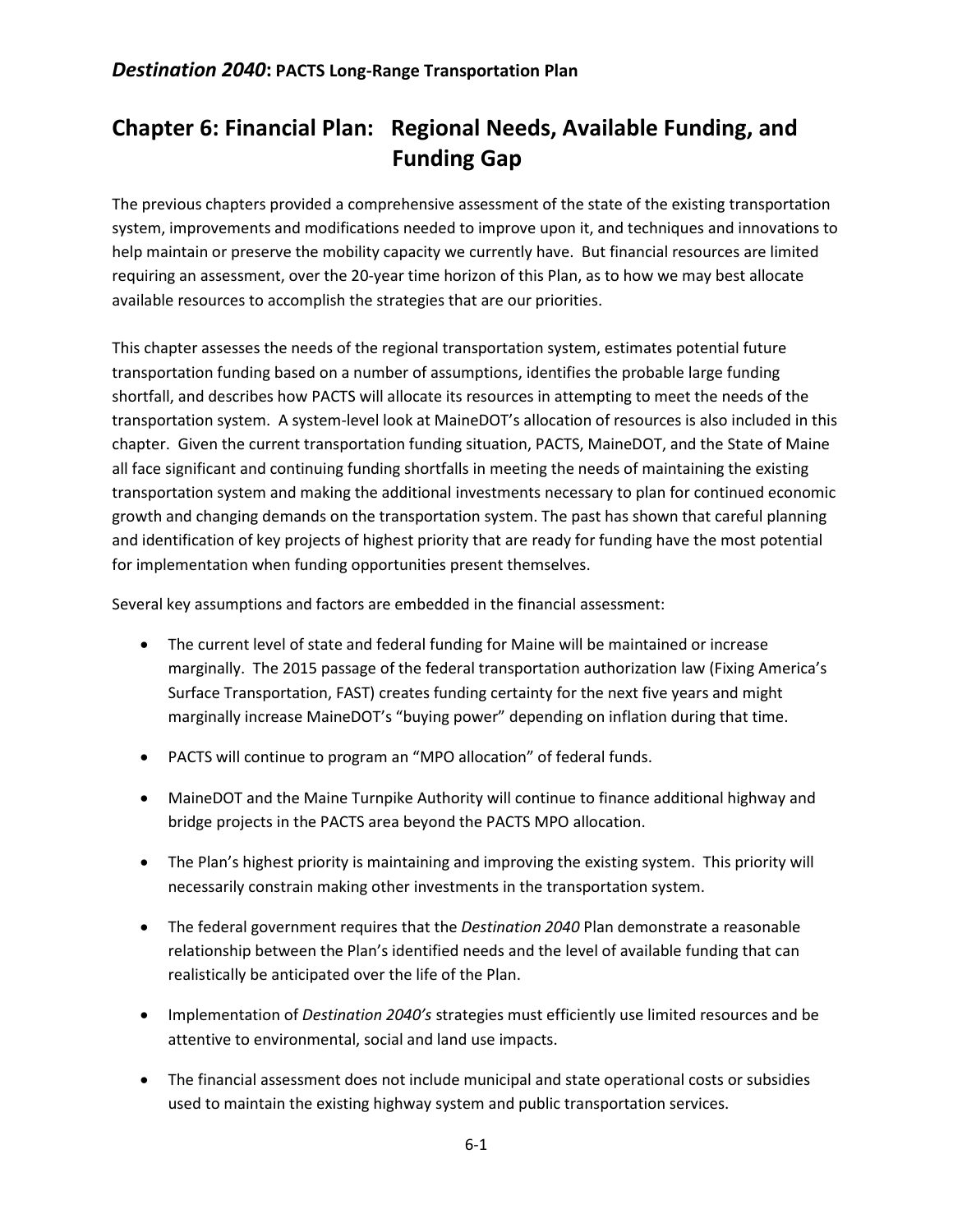# *Destination 2040***: PACTS Long-Range Transportation Plan**

 The STAR Account (State Transit, Air, Rail) can provide State funding for projects related to these modes.

The PACTS Policy Committee will use this financial assessment as a guide in the following ways. MaineDOT and other organizations included in the region's transportation system may also use this assessment.

The PACTS Policy Committee, including MaineDOT in particular, will use it in advising the Legislature, Congress and the general public of the region's short-term and long-term transportation funding needs and priorities.

A 2016 PACTS TIP Process Plan Implementation Committee will use it as context in advising the Policy Committee in preparation for the PACTS priority-setting process for the 2020-2021 capital projects funding cycle.

### **Regional Transportation Needs**

An assessment of the region's transportation needs over the next 20 years was conducted through a collaborative effort of PACTS, MaineDOT and the Maine Turnpike Authority staff. The assessment was restricted to the following three areas:

- Maintaining the existing transportation system;
- Making appropriate improvements to the existing system; and
- Making necessary strategic expansions to the existing system to complete multimodal infrastructure to help relieve existing automotive congestion, improve safety, and accommodate increasing transportation demand.

This chapter of the *Destination 2040* Plan gives policy makers and the public an overview of the cost to implement the Plan, the anticipated revenues available and suggestions for how to increase transportation funding.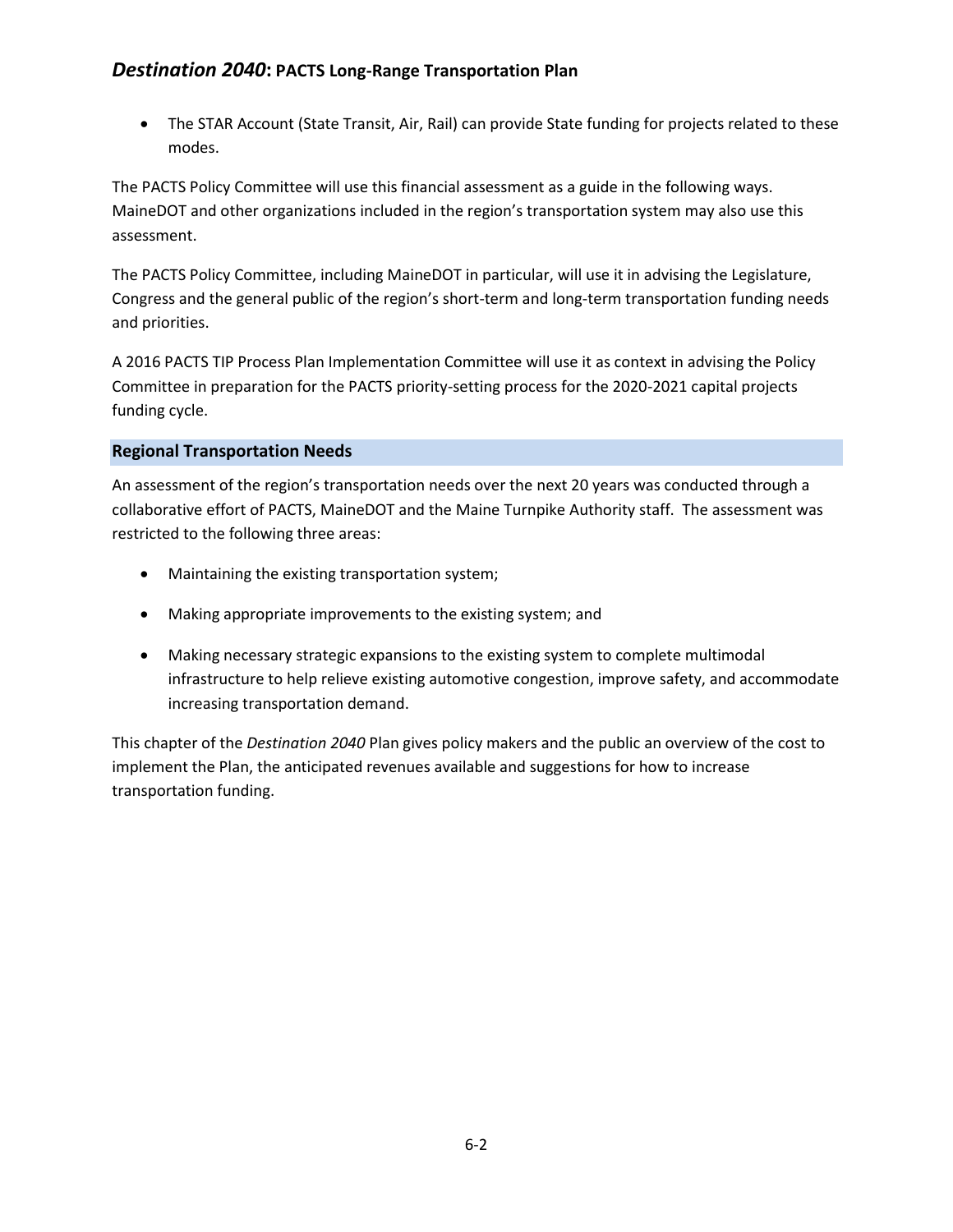### **Capital Cost and Revenue Estimates**

Given that there is little certainty around the long-term future costs and anticipated revenues, estimates are limited to the next ten years, and a basis for developing the twenty-year estimates required by our federal partners. Table 6-1 below presents a 20-year estimate of available funds and a general outline of when funds would be programmed during the twenty year period.

Key assumptions used for these forecasts are:

- 1. The Plan is primarily about FHWA-funded and FTA-funded projects, but we also include Turnpike Authority projects and privately-funded alternative fuel infrastructure development.
- 2. A 1% annual growth in transportation revenues -- because it is reasonable that Congress and/or the Legislature will increase transportation funding during the next ten years. (The 2015 passage of the "FAST" federal transportation authorization law for the next five years makes the 1% annual growth assumption almost a reality for the next ten years.)
- 3. Inflationary costs are not included although assumptions must be made that inflation will continue to reduce purchasing power of resources available.
- 4. The forecasts are strictly for capital improvements. They do not include maintenance and operating costs such as the costs of highway plowing and operating our region's transit services.

# **Table 1 Table 6-1**

#### **PACTS Region Forecasts of Capital Needs and Available Resources For 20 Years -- 2016 to 2035 Amounts in millions of 2015 dollars**

A summary of Tables 6-2, 6-3 and 6-4

| <b>Sources of Available Funds</b>     | Amounts |
|---------------------------------------|---------|
|                                       |         |
| <b>Federal Highway Administration</b> | \$530   |
| <b>Federal Transit Administration</b> | \$134   |
| <b>State of Maine</b>                 | \$162   |
| <b>Maine Turnpike Authority</b>       | \$274   |
| <b>Municipalities</b>                 | \$146   |
| Transit Systems                       | \$24    |
| Private alternative fuel developers   | \$12    |
|                                       |         |
| Total                                 | \$1,282 |
|                                       |         |
| Uses of Available Funds               |         |
|                                       |         |
| Commitments for 2016 to 2018          | \$114   |
| Priorities for 2019 to 2025           | \$527   |
| Projects for 2026 to 2035             | \$641   |
| Total                                 | \$1,282 |

Forecasting the PACTS region's needs and resources for even five years ahead is a challenge, so the 20 year estimates are developed by simply doubling the estimates of the first ten years as seen in Tables 6- 2 to 6-4, and extrapolating from the Table 6-4 six-year forecast. A list of major regional projects under consideration is listed in Table 5 in the event that additional funds become available during the next twenty years. MaineDOT and the Turnpike Authority will lead in determining how roughly \$1 billion of the \$1.28 billion is used in Greater Portland during the twenty years. PACTS will have a lead role in deciding how to use the remaining roughly \$340 million.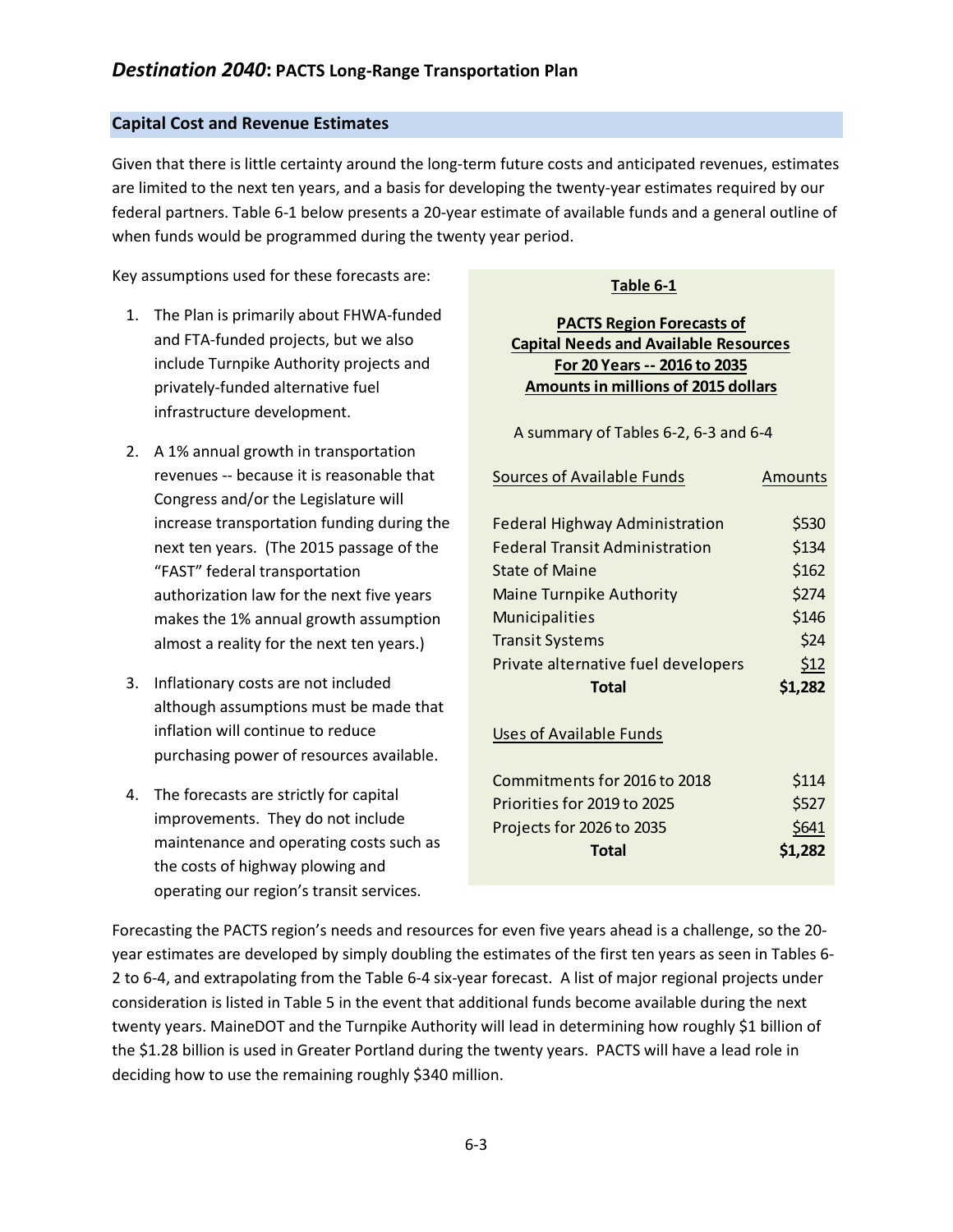#### **PACTS Capital Allocation Past, Present and Future**

Table 6-2 compares the transportation resources spent during the past ten year period with the resources estimated to be available over the next ten years. The future amount (\$641 million) is roughly the same as the past amount (\$589 million) when we assume a 10 percent increase in federal and/or state funds. A significant change here is that MaineDOT spent more on bridges in our region during the past ten years (especially by replacing the Veterans Memorial Bridge between South Portland and Portland and the Martin's Point Bridge between Falmouth and Portland) than they expect to in the coming ten years.

The largest numbers in Table 6-2 are also the most difficult to develop: the amounts spent and to be spent by MaineDOT in our region beyond the PACTS MPO Allocation. A Table 6-2 note explains our methodology for estimating the \$134 million and \$170 million on line 8.

# **Table 2 Table 6-2**

### **Comparison of PACTS Region Available Capital Resources for 2016 to 2025 With Actual Expenditures During the Past Ten Years**

#### Amounts in millions

|              | Ten-Year Estimate of Funds Available  | Actual<br>Past Ten<br>Years | Estimate<br>Next Ten<br>Years | Details before 10% growth factor (1)        |
|--------------|---------------------------------------|-----------------------------|-------------------------------|---------------------------------------------|
| $\mathbf{1}$ | PACTS Federal Highway Admin.          | \$50                        | \$56                          | Ten times annual \$5.1 million              |
| 2            | Local match for PACTS's FHWA          | \$12                        | \$22                          | Ten times annual \$2 million                |
| 3            | State match for PACTS                 | \$5                         | \$7                           | Ten times annual \$.64 million              |
| 4            | Local match for PACTS MPI             | na                          | \$7                           | Ten times annual \$.64 million              |
| 5            | State \$ in MaineDOT MPI projects (2) | \$12                        | \$22                          | 10 years of one-third of State's MPI budget |
| 6            | Local match for MaineDOT MPI (2)      | \$14                        | \$22                          | Minimum local match is 50%                  |
| 7            | Bridge projects                       | \$170                       | \$91                          | Amounts from MaineDOT                       |
| 8            | All other FHWA and state (3)          | \$134                       | \$170                         | 2 times the sum of lines 1, 2 and 3         |
| 9            | Other local capital projects (4)      | \$20                        | \$22                          | Estimate of 100% local projects             |
| 10           | FTA \$ for capital projects           | \$61                        | \$67                          | Estimate prepared by GPCOG (5)              |
| 11           | Local match for FTA capital           | \$11                        | \$12                          | Based on line 10                            |
| 12           | Turnpike capital + major maintenance  | \$99                        | \$137                         | Amounts from Turnpike Authority             |
| 13           | Alternative fuel infrastructure       | <u>\$1</u>                  | \$6                           | Privately funded                            |

#### Notes

1 The forecasts for Lines 1, 2, 3, 4, 5, 6, 9, 10 and 11 reflect a 1% annual growth over the 2015 amounts available.

**Ten Year Totals \$589 \$641**

2 The "past ten years" of the MaineDOT MPI program is actually four years because the program began in 2012.

3 In 2014 we compared the amount of "MaineDOT" capital funding to be used in our region with the PACTS MPO Allocation amount based on four years of projects listed in the MaineDOT Work Plans printed in January 2013 and MPI is the Municipal Partnership Initiative. 2014. The "MaineDOT" funding was all the non-transit projects. Our result was a ratio of a little more than 2 to 1. This was consistent with our analysis done ten years earlier.

4 Local capital funds spent on arterials and collectors (beyond their match for MaineDOT and PACTS projects).

most of NNEPRA's capital needs primarily because their service area extends well beyond the Greater Portland<br>region 5 Most of this line item is FTA 5307 funding. A small portion is FTA 5337 ferry funding (we are omitting 5337 rail funds). Note that at least a third of all FTA 5307 funds gets used for operating purposes. The effort required to compile an accurate "actual past ten years" amount for the region's seven public transportation systems would be so great that we have simply estimated the past ten years at 90% of the future ten years. Finally, this table omits region.

#### Glossary

MaineDOT is the Maine Department of Transportation. FHWA is the Federal Highway Administration. FTA is the Federal Transit Administration. MTA is the Maine Turnpike Authority. GPCOG is the Greater Portland Council of Governments.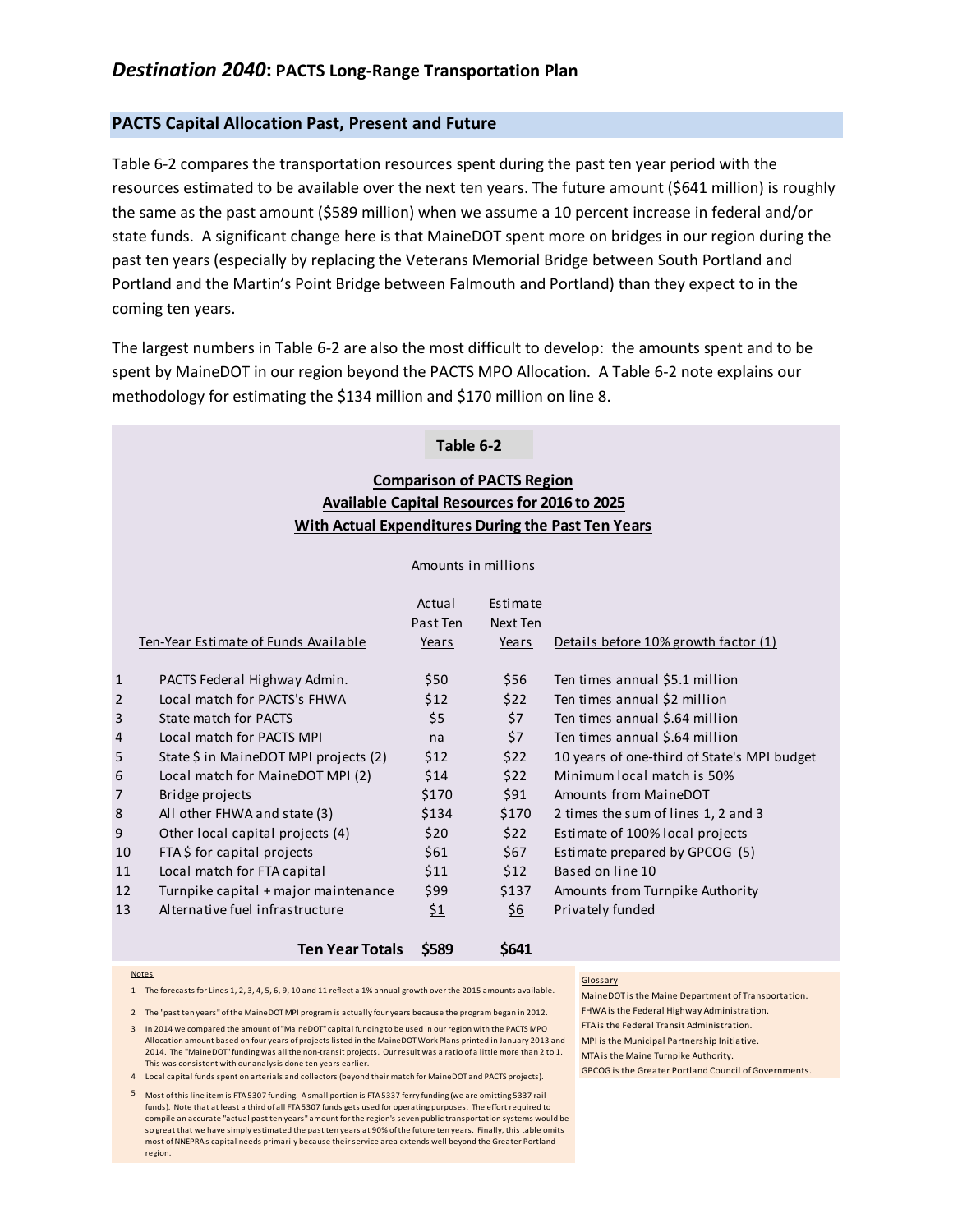#### **Funding Commitments and Regional Needs**

The Table 6-3 "Commitments" section shows how the PACTS, MaineDOT and Turnpike Authority capital funds are committed for 2016 to 2018. These projects are not *Destination 2040* recommendations but they use up nearly one-third of the known money for the next ten years, so it is important to show them here in the Plan. The \$32 million in "MaineDOT" projects on Line 3 for the 2016 to 2018 period is based on \$21 million tabulated from 2016 and 2017 in the *MaineDOT 2015-2017 Work Plan* – plus an \$11 million average third year number. It does not include any airport, transit, PACTS-sponsored or Statewide section capital projects listed in MaineDOT's *Work Plan*.

The Table 6-3 "Regional Needs" lists the identified priority needs section for 2019 to 2025, and is based on a mix of needs defined in our regional studies, and MaineDOT's and the Turnpike's plans, for the seven years after the current three years of "Commitments". The sum of the 2016 to 2018 and the 2019 to 2025 needs estimates is a ten-year estimate which is financially constrained based on the estimates of available funding in Table 6-2.

Table 6-3 includes several general estimates during the 2019 to 2025 seven years. In particular, the \$115 million estimate for MaineDOT investments in interstate, freight and safety-oriented and other nontransit projects is a rough estimate (backed into after development of the other lines in the table) and could turn out to be low. Perhaps MaineDOT will also spend on the needs outlined in Lines 5 to 9.

Table 6-3 also does not identify the rehabilitation and reconstruction of PACTS region collector roads as a need – only pavement preservation. Instead, the \$107 million amount in Table 6-5 is for projects that could get done if there is more funding available.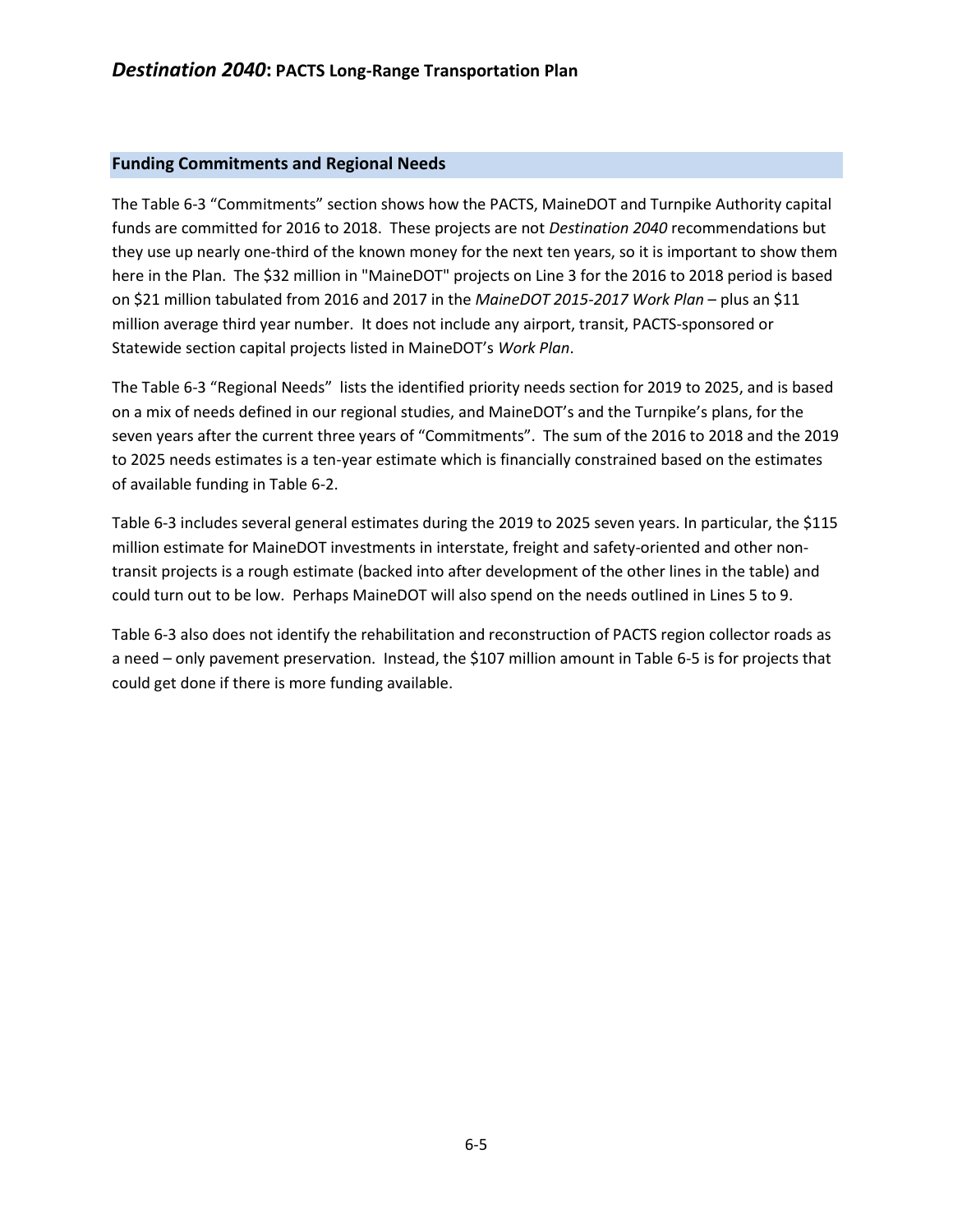# *Destination 2040***: PACTS Long-Range Transportation Plan**

|                |                                                                                  |                        | Table 6-3                                                                                                                            |  |  |  |
|----------------|----------------------------------------------------------------------------------|------------------------|--------------------------------------------------------------------------------------------------------------------------------------|--|--|--|
|                | Capital Needs for the PACTS Region for the next 10 Years (2016 to 2025)          |                        |                                                                                                                                      |  |  |  |
|                | Amounts in millions                                                              |                        |                                                                                                                                      |  |  |  |
|                | Based on \$641 million available in Table 2<br>See Glossary of terms in Table 2. |                        |                                                                                                                                      |  |  |  |
|                |                                                                                  |                        |                                                                                                                                      |  |  |  |
|                | 2016 to 2018 Commitments (3 Yrs)                                                 | Cost<br>Estimate Notes |                                                                                                                                      |  |  |  |
|                |                                                                                  |                        |                                                                                                                                      |  |  |  |
| $\mathbf{1}$   | PACTS MPO Allocation and PACTS<br><b>MPI Projects</b>                            | \$25                   | See project lists adopted in August 2014 and during the<br>summer of 2015.                                                           |  |  |  |
| $\overline{2}$ | FTA-funded Capital Projects                                                      | \$23                   | See Table 4: Six-Year Transit Capital Plan.                                                                                          |  |  |  |
| 3              | Other "MaineDOT" projects *                                                      | \$32                   | Based on \$21 million for 2016 and 2017, plus an \$11<br>million PACTS rough estimate for 2018. See explanation<br>in the narrative. |  |  |  |
| 4              | Maine Turnpike projects                                                          | 534                    | Maine Turnpike estimate                                                                                                              |  |  |  |
|                | 3-Year Subtotal \$114                                                            |                        |                                                                                                                                      |  |  |  |
|                | 2019 to 2025 Regional Needs (7 Yrs) Estimate Notes                               |                        |                                                                                                                                      |  |  |  |
| 5              | Arterials rehab/reconstruction                                                   | \$10                   | PACTS staff estimate for PACTS-funded projects                                                                                       |  |  |  |
| 6              | Arterials preservation paving                                                    | \$65                   | PACTS staff estimate for MaineDOT paving program                                                                                     |  |  |  |
| 7              | Collector preservation paving                                                    | \$74                   | Per 2015 PACTS Collectors Assessment Study                                                                                           |  |  |  |
| 8              | Traffic signal systems                                                           | \$15                   | PACTS staff estimate                                                                                                                 |  |  |  |
| 9              | Non-motorized mode projects                                                      | \$20                   | PACTS staff estimate                                                                                                                 |  |  |  |
| 10             | Alternative fuel infrastructure                                                  | \$5                    | Maine Clean Communities estimate                                                                                                     |  |  |  |
| 11             | Existing public transit services                                                 | \$43                   | Capital investments needed to maintain existing service                                                                              |  |  |  |
| 12             | Enhanced/new transit services                                                    | \$13                   | Rough estimate based on estimate of funds available                                                                                  |  |  |  |
| 13             | <b>Bridges</b>                                                                   | \$64                   | MaineDOT estimate (70% of \$91 M ten year est.)                                                                                      |  |  |  |
| 14             | Other "MaineDOT" projects *                                                      | \$115                  | Balance derived from estimated funds available                                                                                       |  |  |  |
| 15             | Maine Turnpike projects                                                          | \$103                  | Maine Turnpike estimate                                                                                                              |  |  |  |
|                | 7-Year Subtotal                                                                  | \$527                  |                                                                                                                                      |  |  |  |
|                |                                                                                  |                        |                                                                                                                                      |  |  |  |

## 10-Year Total \$641

\* Other "MaineDOT" projects include interstate, freight, safety-oriented and other non-transit projects. If MaineDOT determines during the coming ten years that more than \$115 million will be needed for those purposes then our assumption is that MaineDOT will be unable to contribute significantly to address some of the other needs listed in the balance of the Table 3.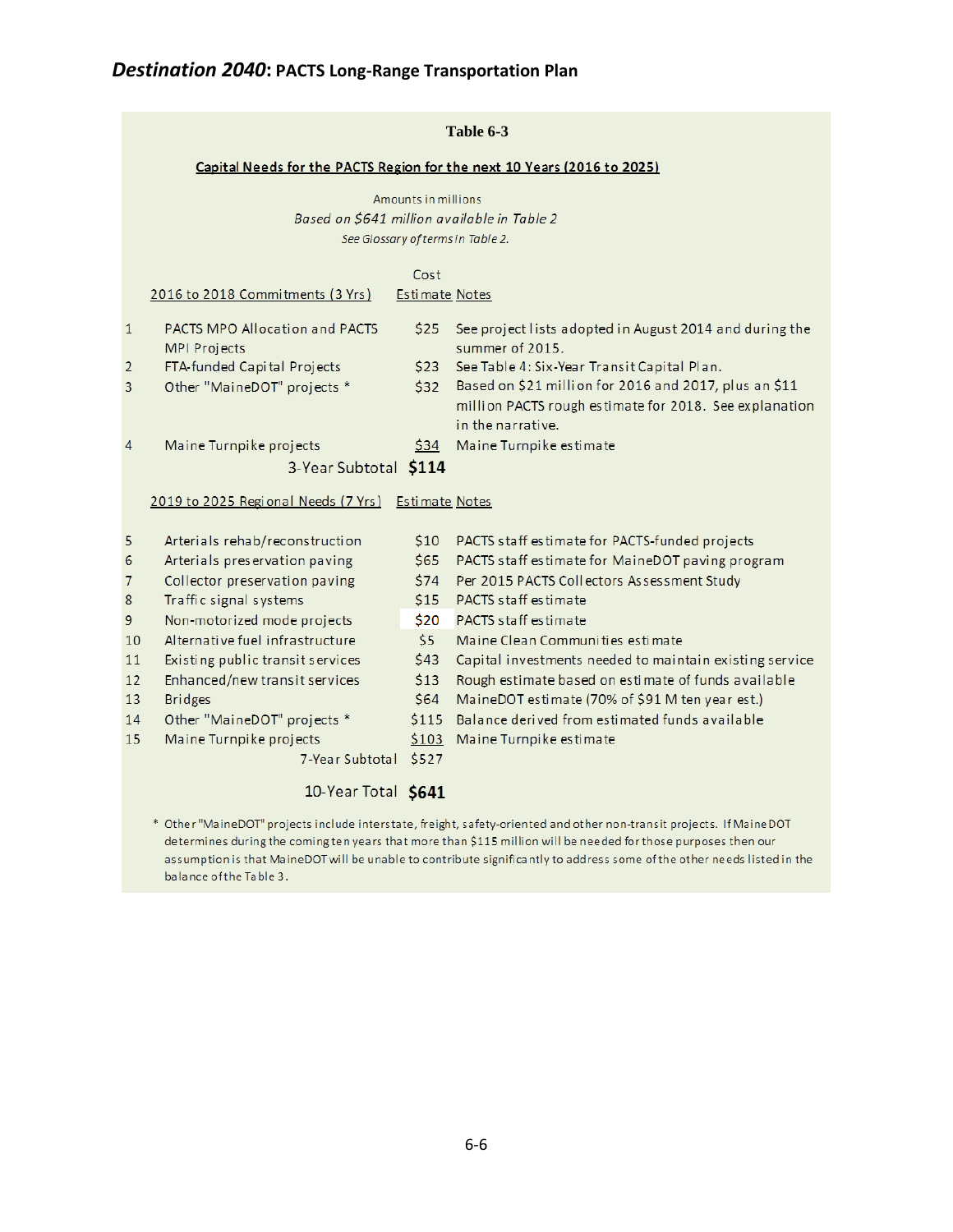#### **Transit Funding**

In addition to the Federal and State capital funds PACTS receives, there are additional resources for transit capital and operations that come through the PACTS committees' process. Table 6-4 below shows how the PACTS Transit Committee estimates that the region's Federal Transit Administration (FTA) funds will be allocated for capital improvements and operations between 2015 and 2021. This table is also the source for the 10-year and 20-year extrapolation capital estimates in Tables 6-1, 6-2 and 6-3. See the several notes in the table, including the fact that the table shows only federal funds (unlike the other tables in this chapter).

|                                                                                            |    |              |              |                          |   | Table 6-4    |    |                |    |              |   |              |    |              |
|--------------------------------------------------------------------------------------------|----|--------------|--------------|--------------------------|---|--------------|----|----------------|----|--------------|---|--------------|----|--------------|
| PACTS Transit Capital & Operating, Anticipated Grant Funds & Expense Plan for 2015 to 2021 |    |              |              |                          |   |              |    |                |    |              |   |              |    |              |
| <b>Programmed Expenses</b>                                                                 |    | 2015         |              | 2016                     |   | 2017         |    | 2018           |    | 2019         |   | 2020         |    | 2021         |
| Identified Regional Capital Expenses - 80% \$                                              |    | 3,499,848    |              | \$12,095,359             | S | 2,454,061    | S. | 1,925,295      |    | 1,951,243    | S | 2,669,838    | S  | 9,179,013    |
| ADA Compliant Buses - 85%                                                                  |    | 194,982      | S            | 1,634,151                | S | 2,103,773    | S. | 1,733,509      |    | 1,785,514    |   | 680,000      |    |              |
| Sub-Total                                                                                  | S. | 3,694,830    |              | \$13,729,510             | S | 4,557,834    | S. | 3,658,804      | ς  | 3,736,757    | S | 3,349,838    | S. | 9,179,013    |
| Annual Ops + PM (inflation adj 2%)                                                         | S. | 4,073,914    | s            | 4,155,392                | S | 4,238,500    | S. | 4,323,270      |    | 4,409,736    | S | 4,497,930    |    | 4,587,889    |
| Approved RAD Projects                                                                      |    | 616,000      | -S           | $\overline{\phantom{a}}$ |   | ٠            | Ś  | 96,053         | -S | 98,916       | ς | 101,864      | S  | 104,901      |
| Anticipated Applications for RAD                                                           |    |              |              | ٠                        |   | 3,400,000    | S. | 3,400,000      |    |              |   |              |    |              |
| Total                                                                                      | Ŝ. | 8,384,744    |              | \$17,884,902             |   | \$12,196,334 |    | \$11,478,127   |    | \$8,245,408  |   | \$7,949,633  |    | \$13,871,803 |
| Anticipated Grant Funds                                                                    |    |              |              |                          |   |              |    |                |    |              |   |              |    |              |
| Urban Formula Funds (5307)                                                                 |    | 9,942,303    | S.           | 9,942,303                | S | 9,942,303    | S. | 9,942,303      | S  | 9,942,303    | S | 9,942,303    | S. | 9,942,303    |
| CBITD's Portion for PM (5337)                                                              | Ś  | 351,554      | <sub>S</sub> | 530,419                  | S | 530,419      | S  | 530,419        | S  | 530,419      | S | 530,419      | S  | 530,419      |
| Surface Transportation Program (FHWA)                                                      |    |              |              | 1,382,834                |   |              |    |                |    | 1,382,834    |   |              |    |              |
| <b>Total Anticipated Federal Funds</b>                                                     |    | \$16,910,354 |              | \$20,381,166             |   | \$12,968,986 |    | \$11,245,374   |    | \$11,622,802 |   | \$13,850,116 |    | \$16,373,205 |
| RAD Balance*                                                                               |    | \$3,525,610  | S            | 2,496,264                | S | 772,652      | -S | $(232,754)$ \$ |    | 3,377,394    | S | 5,900,483    | Ś. | 2,501,402    |

RAD is the abbreviation for the PACTS Regionally Administered Discretionary program.

All amounts are Federal only. Capital projects require a 20% local match unless otherwise indicated. Operating funds require a minimum of 50% local match.

Does not include Revenues and Expenses from: CMAQ, STP, Bond Funds or Discretionary funds that were in place prior to MAP-21 allocations.

Other than Preventive Maintenance (PM), the Capital plan does not include FTA 5337 Fixed Guideway funds, Bonds, Rural Funds or CMAQ.

Scheduling of funds is dependent on replacement cycles for buses and other equipment.

Funding levels are anticipated and could change. They are based on the most recent obligation amounts from the Federal Transit Administration.

\* The balance of funds not designated for capital replacement and maintenance of service goes to the Regionally Administered Discretionary (RAD) program which applies an Enhancement and Expansion Policy for programing Capital and Operating costs of new service. Unprogrammed RAD funds are carried forward to the next year as available grant funds.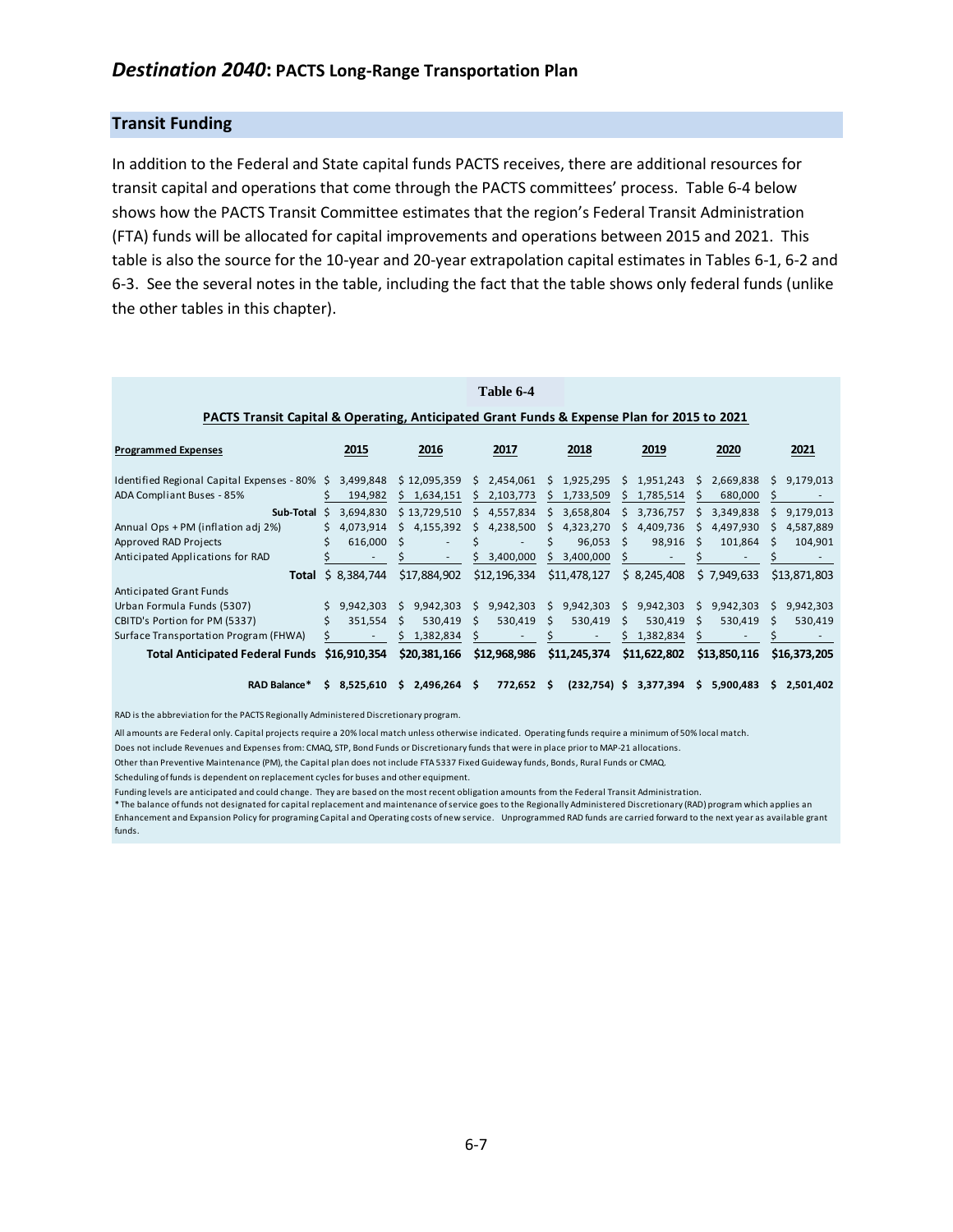## *Destination 2040***: PACTS Long-Range Transportation Plan**

#### **Projects Identified as Needs but Exceeding Available Funding or Funding Uncertain**

As stated earlier, the PACTS region's transportation capital and operational have exceeded available funding for many years. Below, Table 6-5 lists several major projects identified through this Plan's development process which would get serious consideration if further study and public input were to establish strong regional support for these projects. And if significant increases in funding become available during the next twenty years, however, the intent is to show only projects that would cost \$10 million or more and would thereby need strong regional support in order to be funded and built. There are certainly more needs not identified here (i.e. collector roadways) that are smaller projects, but in aggregate add up to many millions of dollars beyond the PACTS Allocation at current levels.

|                |                                                                                                 | Table 6-5                      |                                                                                                                                                                                                                                                           |
|----------------|-------------------------------------------------------------------------------------------------|--------------------------------|-----------------------------------------------------------------------------------------------------------------------------------------------------------------------------------------------------------------------------------------------------------|
|                |                                                                                                 |                                | Other Major Projects Under Consideration in the PACTS Region                                                                                                                                                                                              |
|                |                                                                                                 | Amounts in millions            |                                                                                                                                                                                                                                                           |
|                | Regional Needs for 2019 to 2025                                                                 | Cost<br><b>Estimates Notes</b> | Amounts in millions<br>Listed in order of estimated cost<br>\$10 million minimum threshold                                                                                                                                                                |
| $\mathbf{1}$   | Turnpike spur to Gorham as<br>envisioned in the 2012 Gorham East-<br><b>West Corridor Study</b> | \$120                          | 2012 Turnpike Authority estimate.                                                                                                                                                                                                                         |
| $\overline{2}$ | Collector road rehabilitation and<br>reconstruction in the region                               | \$107                          | Seven years at \$15.3 million annually per the<br>2015 PACTS Collector Assessment Study.                                                                                                                                                                  |
| 3              | New turnpike interchanges in<br>Saco/Scarborough, Biddeford<br>and Cumberland                   | \$60                           | The Turnpike Authority has no plan to build<br>these projects envisioned by the muncipalities.<br>These cost estimates are based on three<br>recent municipal studies: \$30 M for<br>Saco/Scarborough, \$20 M for Biddeford and<br>\$10 M for Cumberland. |
| 4              | New regional transit operations and<br>maintenance facility                                     | \$40                           | Estimate based on a recent study. Need based<br>on the condition of other area facilities, and<br>the 30-year age of the METRO facility.                                                                                                                  |
| 5              | Franklin Street modernization plan                                                              | \$30                           | Final design is currently in progress.                                                                                                                                                                                                                    |
| 6              | Mt. Division track upgrade within<br>the PACTS region                                           | \$20                           | For Class II service that would support freight<br>and excursion service.                                                                                                                                                                                 |
| 7              | Downeaster track improvements in<br>Portland and Yarmouth                                       | \$18                           | Construction of a "wye" turnaround near the<br>Portland Transportation Center and a section<br>of double tracks in Yarmouth.                                                                                                                              |
| 8              | I-295 Exit 4 interchange in South<br>Portland                                                   | \$10                           | Build a southbound on-ramp from Lincoln<br>Street area and build a northbound off-ramp.                                                                                                                                                                   |
| 9              | <b>Eastern Trail completion</b>                                                                 | \$10                           | Completion of off-road segments in Biddeford,<br>Saco and Scarborough, including a bridge over<br>the Saco River.                                                                                                                                         |
|                | Total                                                                                           | <b>\$415</b>                   |                                                                                                                                                                                                                                                           |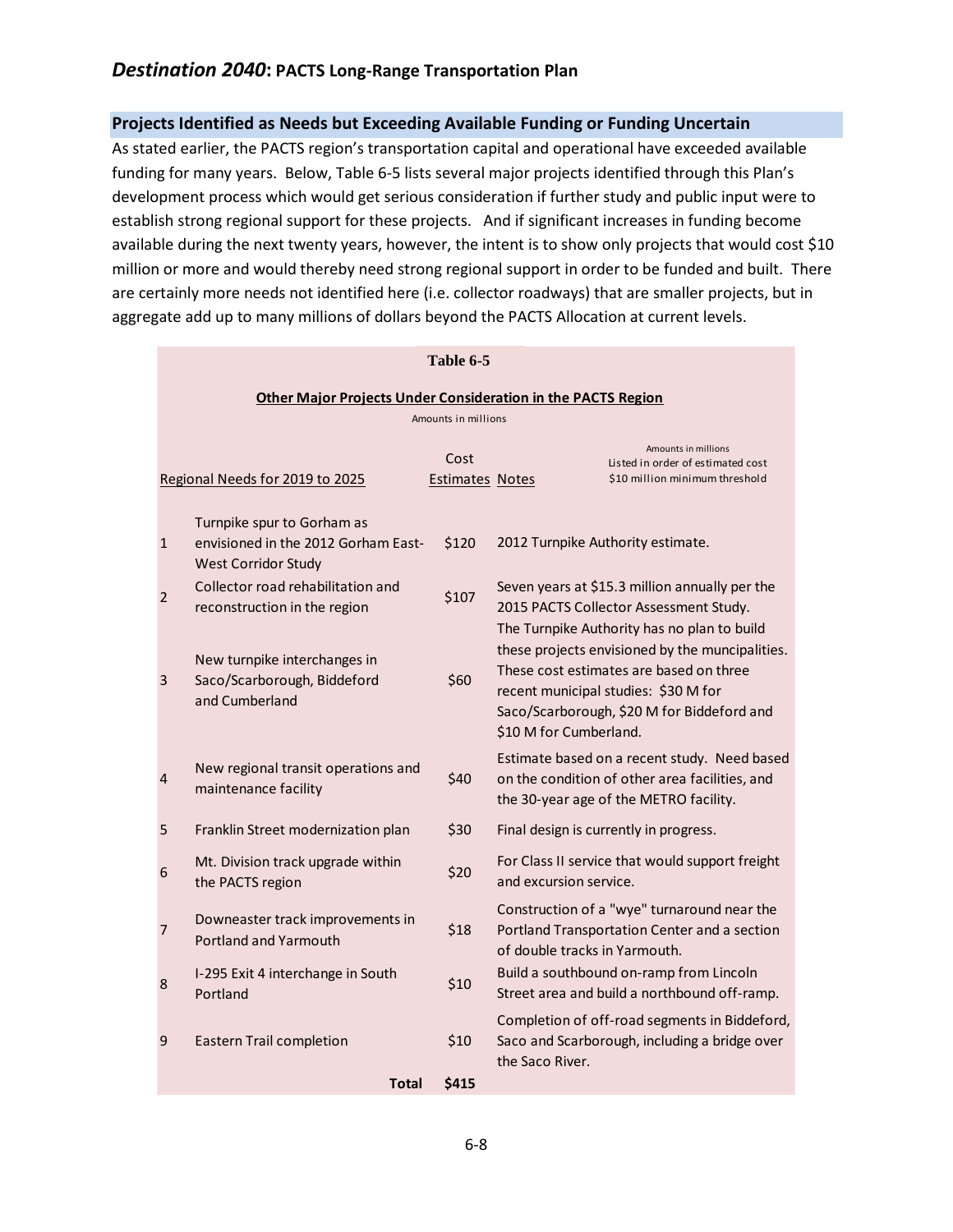#### **Financing the Region's Transportation System**

Funding for the nation's transportation systems has been stagnant for many years at the federal, state and local levels throughout the country. This has been particularly true in the Northeast, and Maine has been experienced the stagnation more than our New England neighbors. A prime example is in the table here which shows that Maine's Highway Fund annual revenues have grown 42% during the past twenty years – while the cost of transportation projects has grown 56% A significant factor in the stagnation is our increasingly fuel efficient vehicles.  $\blacksquare$ 

Transportation advocates have been working for years to educate the public and our elected leaders about the need for increased funding. While many are convinced that the days of endless federal funding are over, the MaineDOT has articulated the statewide needs and has very effectively become more efficient and cost conscious – with the result that the Legislature and Governor are better prepared to increase Maine transportation funding. This MaineDOT initiative has set a foundation for success, but there is much more public education and discourse needed before substantial increases in transportation funding will happen.

Maine voters predictably support state transportation bond proposals, but Legislatures are not prepared to increase the Maine gas tax despite the no-interest aspect of it when compared with paying off bonds. In response, municipalities in our region have made major local contributions during the past twenty years to transportation projects that once were paid for with federal and state funds. However, municipal leaders are united in agreement that this extra local effort is unsustainable.

So what more can be done in the PACTS/Greater Portland Region to address this stagnant funding situation? We need to stay focused on the following four-part strategy.

1. Work harder at **raising local and regional public awareness** of the issue.

| Highway Fund Revenue (1995-2015)               |                      |          |  |  |  |
|------------------------------------------------|----------------------|----------|--|--|--|
|                                                |                      |          |  |  |  |
|                                                | <b>Total Revenue</b> | % Change |  |  |  |
| 1995                                           | \$217,412,730        |          |  |  |  |
| 1996                                           | \$254,214,918        | 17%      |  |  |  |
| 1997                                           | \$220,942,617        | $-13%$   |  |  |  |
| 1998                                           | \$221,876,271        | 0%       |  |  |  |
| 1999                                           | \$244,163,962        | 10%      |  |  |  |
| 2000                                           | \$262,918,938        | 8%       |  |  |  |
| 2001                                           | \$273,117,902        | 4%       |  |  |  |
| 2002                                           | \$281,984,017        | 3%       |  |  |  |
| 2003                                           | \$288,246,084        | 2%       |  |  |  |
| 2004                                           | \$312,027,986        | 8%       |  |  |  |
| 2005                                           | \$326,078,155        | 5%       |  |  |  |
| 2006                                           | \$326,546,157        | 0%       |  |  |  |
| 2007                                           | \$330,821,083        | 1%       |  |  |  |
| 2008                                           | \$328,136,579        | $-1%$    |  |  |  |
| 2009                                           | \$324,242,149        | $-1%$    |  |  |  |
| 2010                                           | \$311,190,374        | $-4%$    |  |  |  |
| 2011                                           | \$311,351,155        | 0%       |  |  |  |
| 2012                                           | \$317,202,409        | 2%       |  |  |  |
| 2013                                           | \$318,825,700        | 1%       |  |  |  |
| 2014                                           | \$310,267,211        | $-3%$    |  |  |  |
| 2015                                           | \$308,576,740        | $-1%$    |  |  |  |
| Source: Office of Fiscal and<br>Program Review |                      |          |  |  |  |

- 2. **Review PACTS' transportation funding priorities** in order to confirm or change how we allocate our scarce federal, state and local resources.
- 3. **Encourage our area Legislators** to raise awareness in the halls of Augusta.
- 4. **Dig deeper into our own collective pockets** to try new funding strategies.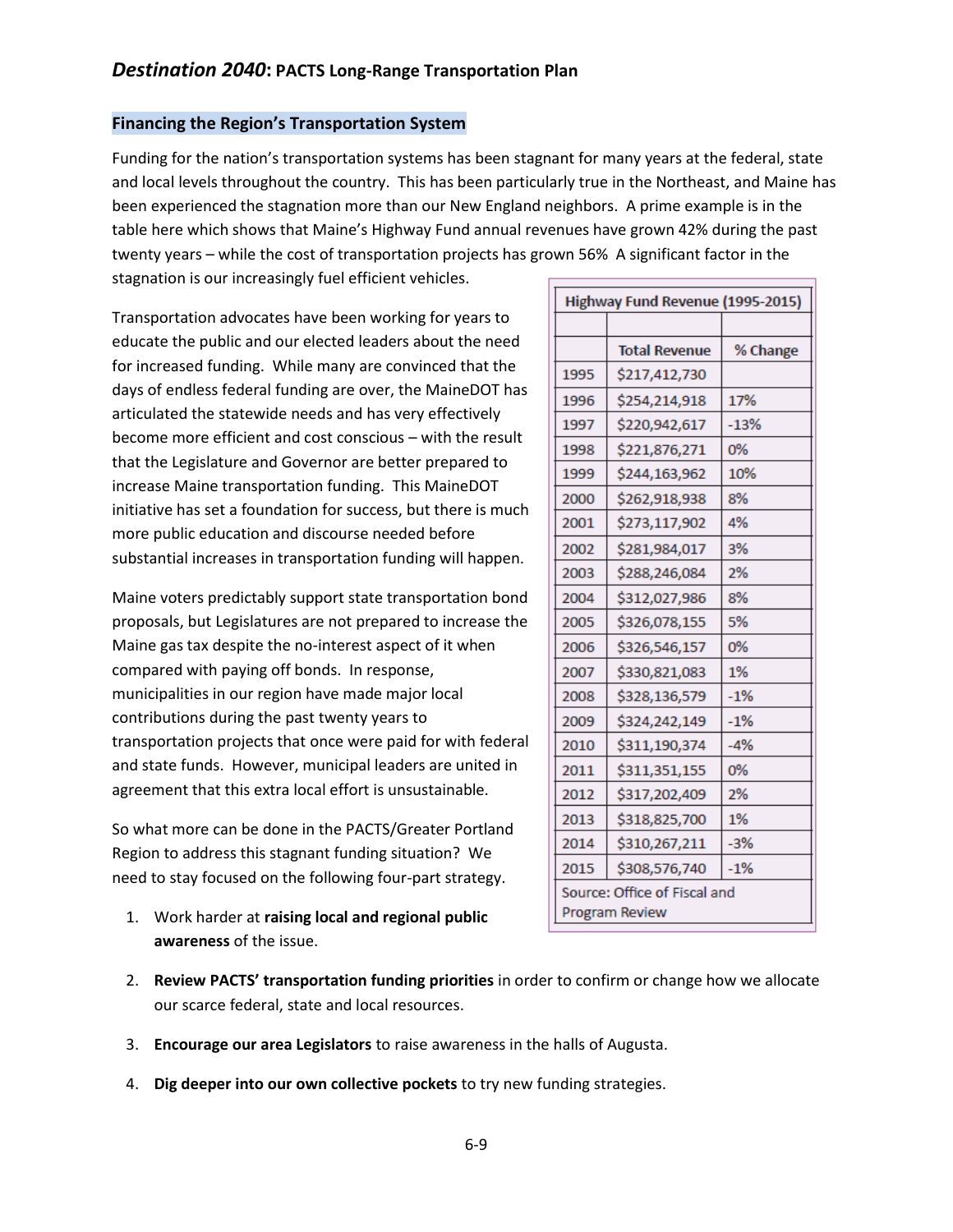#### **Raising Local and Regional Public Awareness**

The PACTS staff and membership will continue to collaborate in designing and delivering these messages:

- The transportation system visions and plans outlined in *Destination 2040*. Our Plan Summary document will be useful.
- The stagnant funding situation in Maine and around the country.
- MaineDOT's remarkable improvements in efficiency and effectiveness.
- Description of the current primary funding sources used to finance the plans and projects developed in the PACTS process:
	- o The federal gas tax
	- o The Maine gas tax
	- $\circ$  Other Maine tax revenues used to pay off state General Fund transportation bonds
	- o Local property taxes
	- o Tax increment financing revenues (a small amount)
- Describe and promote current funding mechanisms and new ideas, such as:
	- o Increase the state gas tax
	- o Portland's Sustainable Transportation Fund
	- o Create a regional transportation fee to help finance capital projects in our region.
	- o Cumberland County's new bonding authority
- New funding programs created in recent years:
	- o MaineDOT's Municipal and Business Partnership Initiatives
	- o The PACTS Municipal Partnership Initiative
	- o TIGER grants
	- o The Maine Transit TIF law
- Describe the extra efforts made by our municipalities (see list in Item 4 below)
- A description of the Federal Transit Administration funds available to for our region, and MaineDOT's recent assessment of the need for increased state funding for public transportation.
- Explain that new highway tolls have very limited application potential in our region.

Any efforts to raise local and regional public awareness and to encourage Legislators representing communities in the PACTS region should explicitly not target increased federal funding – because the effort to do so would undermine efforts to increase state and other funding. State transportation leadership recognizes that the 2015 passage of the federal FAST law was a positive step but it failed to establish a reliable long run reliable source for federal transportation funding.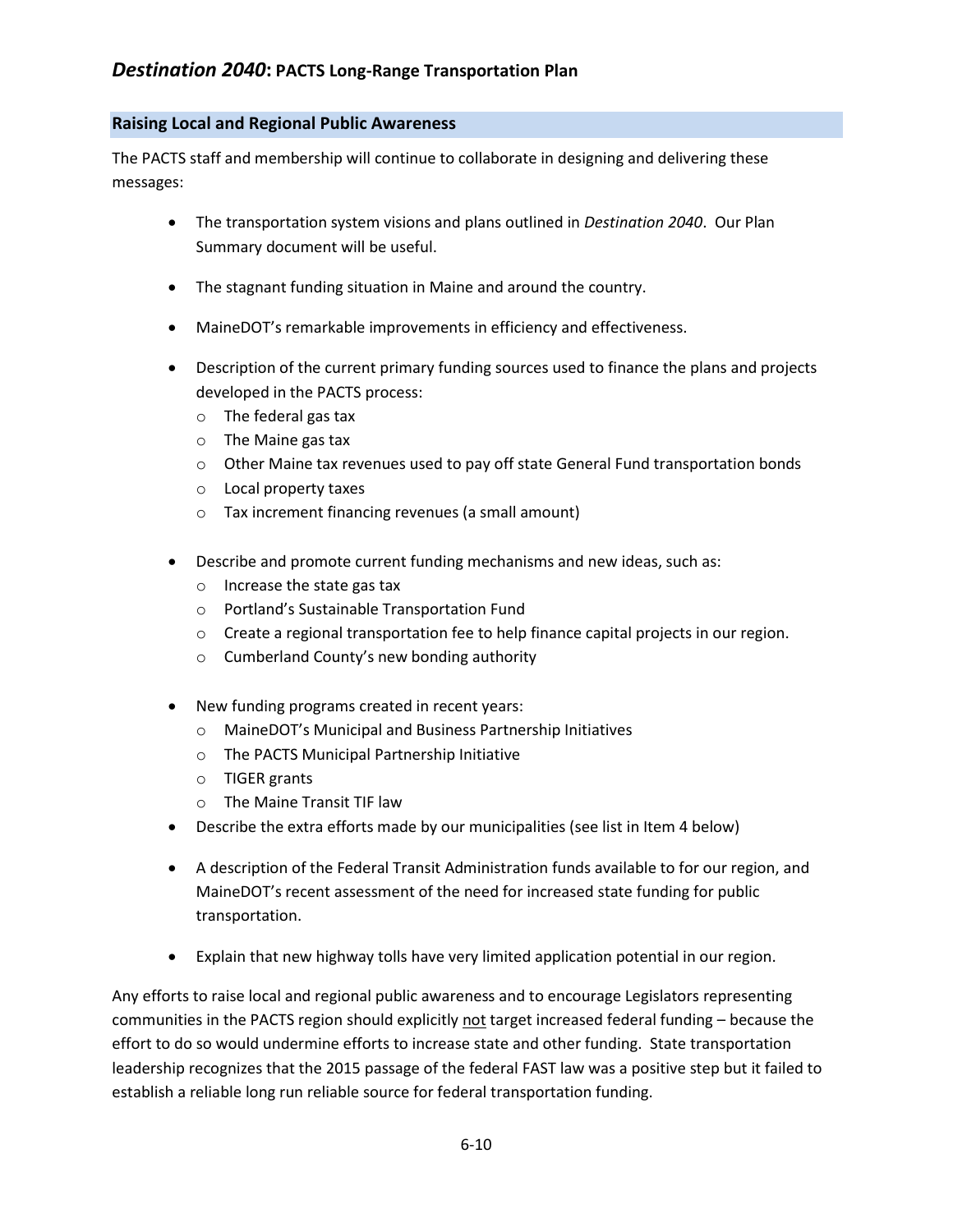### **Reviewing PACTS Transportation Priorities**

This will start with the adoption of our *Destination 2040* Plan and action regarding the PACTS Plan Implementation Committee's current work in progress. The priority setting work will involve all PACTS members – MaineDOT, our transit organizations, our municipalities and the Turnpike Authority. For instance, a key recommendation in *Destination 2040* is to focus our MPO Allocation funds to implement our Priority Corridors and Center vision. The Plan Implementation Committee has proposed an approach on this subject which is currently under review by the PACTS membership. See more on this subject in Chapter 7.

Another potential future opportunity for our region is to secure more FHWA safety capital funding. PACTS staff has been working to understand how those funds are used and to identify opportunities for their use in our region.

#### **Encouraging Legislators to Raise Awareness in the Halls of Augusta**

This encouragement work needs to be teamwork by many people. This has been an initiative for years, but it appears that a higher level of effort and coordination is called for. While Greater Portland and Southern Maine are well represented currently on the Legislature's Transportation Committee, transportation funding is not a high priority of the entire York and Cumberland County delegations and has not been for a long time.



An example of a potentially helpful conversation was the 2014 meetings at GPCOG of the Metro Coalition (a group of municipal chief elected officials and municipal managers from Portland, South Portland, Scarborough, Westbrook, Gorham, Cape Elizabeth and Falmouth). The Coalition has successfully tackled a series of other regional challenges in the past, and could take on regional transportation funding as a project.

Again, the message to raise local and regional public awareness and to encourage our area Legislators should not target increased federal funding – because the effort to do so would undermine efforts to increase state and other funding.